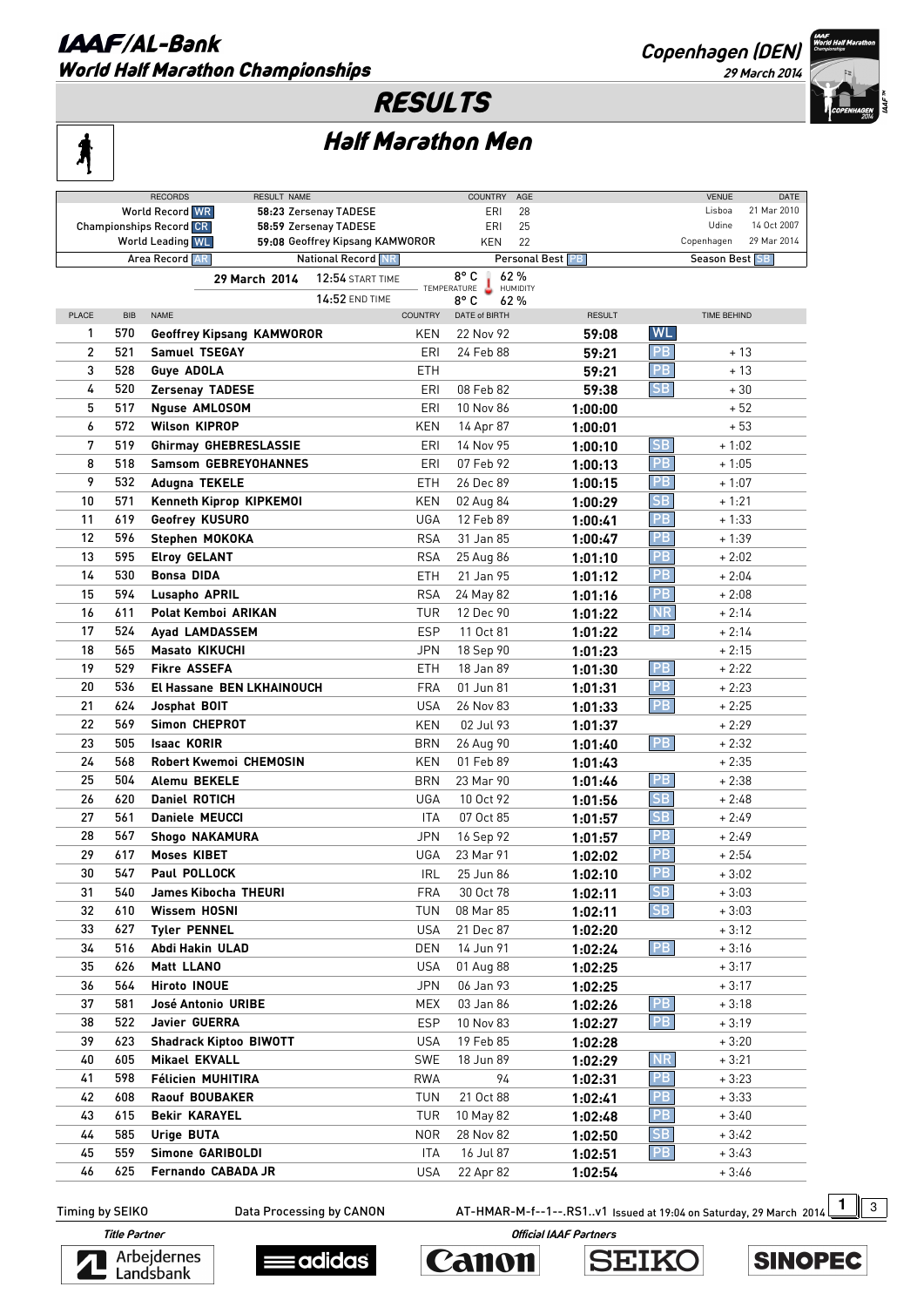#### **LAAF/AL-Bank** World Half Marathon Championships

**Copenhagen (DEN)** 

**29 March 2014** 



| <b>RESULTS</b>    |  |
|-------------------|--|
| Half Marathon Men |  |

| 47  | 599 | Alexis NIZEYIMANA          | <b>RWA</b> | 90        | 1:02:55 | <b>SB</b>      | $+3:47$  |
|-----|-----|----------------------------|------------|-----------|---------|----------------|----------|
| 48  | 574 | Abdullah Abdulaziz ALJOUD  | <b>KSA</b> | 10 Jul 75 | 1:02:58 | NR.            | $+3:50$  |
| 49  | 579 | Oscar CERÓN                | MEX        | 19 Oct 83 | 1:02:58 | <b>PB</b>      | $+3:50$  |
| 50  | 502 | <b>Aweke AYALEW</b>        | <b>BRN</b> | 23 Feb 93 | 1:03:01 | PB             | $+3:53$  |
| 51  | 506 | <b>Bilisuma SHUGI</b>      | <b>BRN</b> | 19 Jul 89 | 1:03:02 | PB             | $+3:54$  |
| 52  | 580 | Juan Carlos ROMERO         | MEX        | 15 Dec 77 | 1:03:10 |                | + 4:02   |
| 53  | 563 | Sohta HOSHI                | <b>JPN</b> | 06 Jan 88 | 1:03:29 |                | $+4:21$  |
| 54  | 539 | <b>Abdellatif MEFTAH</b>   | <b>FRA</b> | 03 Jan 82 | 1:03:46 | SB             | $+4:38$  |
| 55  | 600 | <b>Felix NTIRENGANYA</b>   | <b>RWA</b> | 05 May 87 | 1:03:48 | PB             | $+4:40$  |
| 56  | 566 | Kenta MURAYAMA             | <b>JPN</b> | 23 Feb 93 | 1:03:52 |                | $+4:44$  |
| 57  | 592 | <b>Marius IONESCU</b>      | ROU        | 18 Dec 84 | 1:03:54 | SB             | $+4:46$  |
| 58  | 616 | <b>Isaac AYEKO</b>         | UGA        | 31 Dec 89 | 1:03:56 |                | $+4:48$  |
| 59  | 586 | Asbjørn Ellefsen PERSEN    | <b>NOR</b> | 19 May 96 | 1:03:56 | PB             | $+4:48$  |
| 60  | 557 | Gianmarco BUTTAZZO         | ITA        | 23 Aug 77 | 1:03:59 |                | + 4:51   |
| 61  | 511 | Lars BUDOLFSEN             | DEN        | 12 Aug 80 | 1:04:00 | PB             | + 4:52   |
| 62  | 512 | Jesper FAURSCHOU           | DEN        | 01 Jul 83 | 1:04:01 | PB             | $+4:53$  |
| 63  | 593 | Nicolae Alexandru SOARE    | <b>ROU</b> | 20 Sep 91 | 1:04:07 | PB             | + 4:59   |
| 64  | 546 | <b>Ben MOREAU</b>          | GBR        | 15 Dec 81 | 1:04:09 | <b>SB</b>      | $+5:01$  |
| 65  | 525 | Jesús Antonio NUÑEZ        | <b>ESP</b> | 04 Sep 80 | 1:04:12 | PB             | $+5:04$  |
| 66  | 553 | <b>Brihun WUVE</b>         | <b>ISR</b> | 82        | 1:04:37 | PB.            | $+5:29$  |
| 67  | 613 | <b>Mehmet CAGLAYAN</b>     | TUR        | 30 Jul 85 |         | SB             | $+5:46$  |
| 68  | 538 | <b>Ruben IINDONGO</b>      | <b>FRA</b> | 26 Apr 81 | 1:04:54 | <b>SB</b>      | $+5:51$  |
| 69  | 537 | Driss EL HIMER             | <b>FRA</b> | 01 Jan 74 | 1:04:59 | <b>SB</b>      | $+5:52$  |
| 70  | 576 | Janis GIRGENSONS           | LAT        |           | 1:05:00 | PB.            | $+6:03$  |
| 71  |     |                            |            | 20 Sep 91 | 1:05:11 | SB             |          |
| 72  | 597 | <b>Hussein HABUMUGISHA</b> | <b>RWA</b> | 15 Jun 88 | 1:05:11 | NR.            | $+6:03$  |
|     | 550 | Kári Steinn KARLSSON       | <b>ISL</b> | 19 May 86 | 1:05:13 |                | + 6:05   |
| 73  | 526 | Roman FOSTI                | <b>EST</b> | 06 Jun 83 | 1:05:14 | PB<br>SB       | $+6:06$  |
| 74  | 587 | Øystein SYLTA              | <b>NOR</b> | 03 Mar 78 | 1:05:19 |                | $+6:11$  |
| 75  | 603 | Anuradha COORAY            | SRI        | 24 Mar 78 | 1:05:20 | N <sub>R</sub> | $+6:12$  |
| 76  | 612 | <b>Fatih BILGIC</b>        | TUR        | 01 Jun 85 | 1:05:26 | SB             | + 6:18   |
| 77  | 555 | <b>Demsew ZEGEYE</b>       | <b>ISR</b> | 17 Dec 90 | 1:05:27 | PB             | $+6:19$  |
| 78  | 589 | Raúl PACHECO               | PER        | 26 Apr 79 | 1:05:30 |                | $+6:22$  |
| 79  | 501 | <b>Maksim PANKRATAU</b>    | <b>BLR</b> | 08 Feb 88 | 1:05:32 | SB             | $+6:24$  |
| 80  | 503 | Zelalem BACHA              | <b>BRN</b> | 10 Jan 88 | 1:05:47 | PB             | $+6:39$  |
| 81  | 629 | <b>Luis Alberto ORTA</b>   | VEN        | 15 Jan 89 | 1:05:47 | SB             | $+6:39$  |
| 82  | 621 | <b>Dmytro SIRUK</b>        | <b>UKR</b> | 12 Apr 91 | 1:05:57 | PB.            | $+6:49$  |
| 83  | 556 | Zohar ZIMRO                | <b>ISR</b> | 77        | 1:06:04 | PB             | $+6:56$  |
| 84  | 509 | César LIZANO               | CRC        | 07 Mar 82 | 1:06:07 | SB             | $+6:59$  |
| 85  | 588 | Cristhian PACHECO          | PER        | 26 May 93 | 1:06:07 | PB             | $+6:59$  |
| 86  | 554 | Yimharan YOSEF             | <b>ISR</b> | 12 Mar 86 | 1:06:29 | PB             | $+7:21$  |
| 87  | 630 | <b>Ben ASHKETTLE</b>       | NZL        | 09 Sep 88 | 1:06:39 | <b>SB</b>      | $+7:31$  |
| 88  | 604 | Juraj VITKO                | <b>SVK</b> | 18 Aug 86 | 1:06:48 |                | $+7:40$  |
| 89  | 534 | Jarkko JÄRVENPÄÄ           | <b>FIN</b> | 22 Aug 86 | 1:07:04 | <b>SB</b>      | $+7:56$  |
| 90  | 609 | El Akhdar HACHANI          | TUN        | 23 May 79 | 1:08:06 | SB             | $+8:58$  |
| 91  | 507 | Yolo NIKOLOV               | <b>BUL</b> | 04 Feb 84 | 1:08:09 | PB             | $+9:01$  |
| 92  | 622 | Esteban CUESTAS            | URU        | 08 Dec 86 | 1:08:12 | <b>SB</b>      | $+9:04$  |
| 93  | 602 | Rui Yong SOH               | SIN        | 06 Aug 91 | 1:08:19 | PB             | $+9:11$  |
| 94  | 523 | Rafael IGLESIAS            | ESP        | 05 Jul 79 | 1:08:29 |                | $+9:21$  |
| 95  | 514 | Theis NIJHUIS              | DEN        | 20 Sep 92 | 1:08:38 | SB             | $+9:30$  |
| 96  | 552 | Asrat MAMO                 | <b>ISR</b> |           | 1:08:53 | PB             | $+9:45$  |
| 97  | 614 | Mert GIRMALEGESSE          | TUR        | 30 Nov 87 | 1:09:16 |                | $+10:08$ |
| 98  | 551 | Arnar PÉTURSSON            | <b>ISL</b> | 12 Mar 91 | 1:09:45 | PB             | $+10:37$ |
| 99  | 583 | Andrew GRECH               | <b>MLT</b> | 20 Oct 78 | 1:10:10 | <b>NR</b>      | $+11:02$ |
| 100 | 628 | <b>Ortik RAMAZONOV</b>     | UZB        | 22 Jan 85 | 1:10:14 | PB             | $+11:06$ |
| 101 | 601 | <b>Mok Ying REN</b>        | SIN        |           | 1:10:16 | SB             | $+11:08$ |
| 102 | 584 | <b>Johannes NAITEMBU</b>   | <b>NAM</b> | 31 Dec 79 | 1:10:27 | <b>SB</b>      | $+11:19$ |

Timing by SEIKO **Data Processing by CANON** AT-HMAR-M-f--1--.RS1..v1 Issued at 19:04 on Saturday, 29 March 2014 2 3